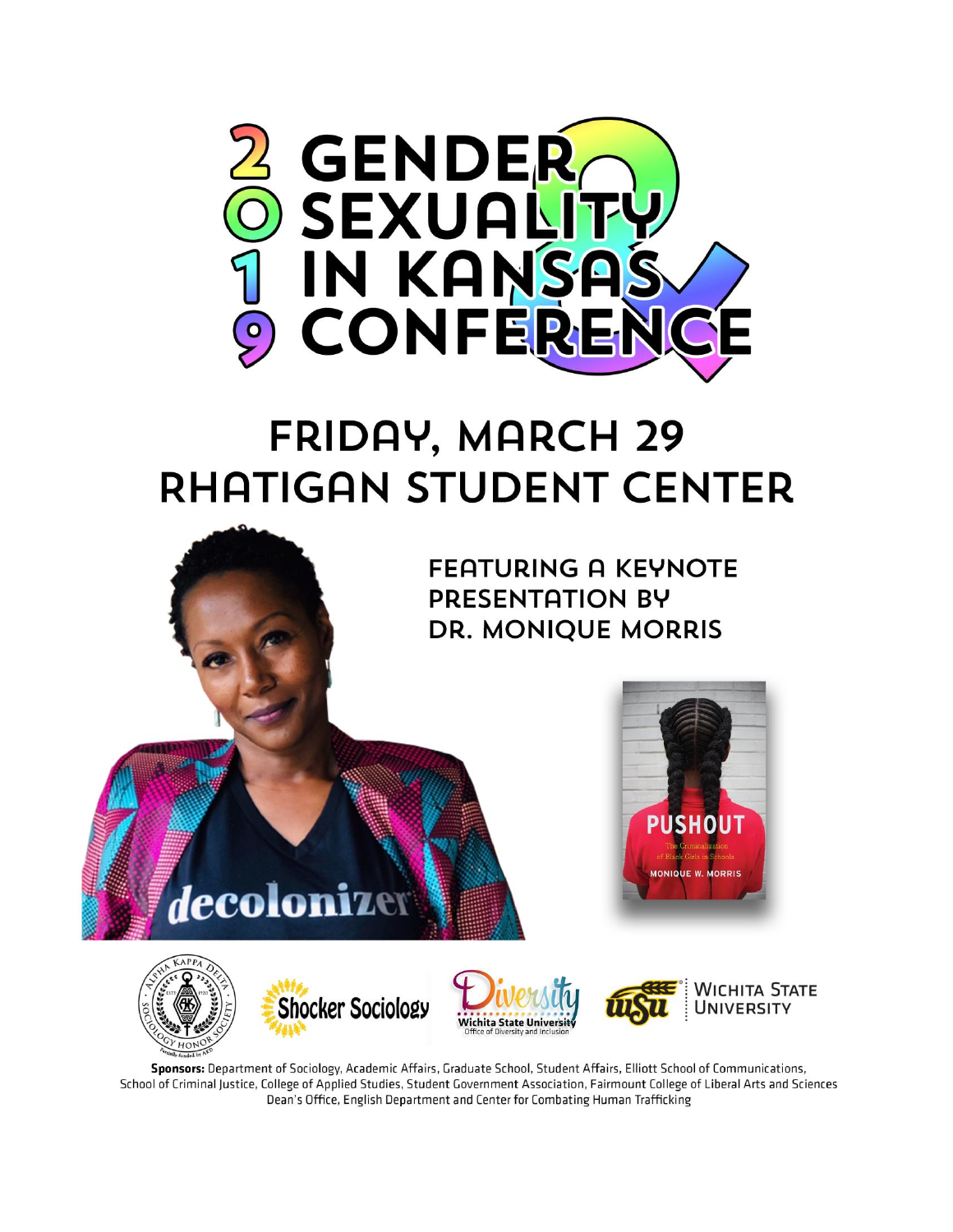## **Gender & Sexuality Conference at a Glance**

| 8:30-9:00am                      | <b>Registration</b>                                                                                                                                                |
|----------------------------------|--------------------------------------------------------------------------------------------------------------------------------------------------------------------|
| 9:00-10:15am                     | <b>Welcome &amp; Session 1</b>                                                                                                                                     |
| room $261$                       | <b>Breakout 1A</b>                                                                                                                                                 |
| room 262                         | <b>Breakout 1B</b>                                                                                                                                                 |
| 10:30-11:45am                    | <b>Session 2</b>                                                                                                                                                   |
| room $261$                       | <b>Breakout 2A</b>                                                                                                                                                 |
| room $262$                       | <b>Breakout 2B</b>                                                                                                                                                 |
| 12:00-1:00pm                     | Lunch (on your own)                                                                                                                                                |
| $1:00-2:30$ pm<br>room $233$     | <b>Keynote Presentation: Dr. Monique Morris</b><br>Education is Freedom Work (And Other Critical Reflections<br>About Responses to School Pushout for Black Girls) |
| $2:45$ pm-<br>4:00 <sub>pm</sub> | <b>Session 3</b>                                                                                                                                                   |
| room $261$                       | <b>Breakout 3A</b>                                                                                                                                                 |
| room $262$                       | <b>Breakout 3B</b>                                                                                                                                                 |
| $4:15-5:00$ pm                   | <b>Session 4</b>                                                                                                                                                   |
| room $266$                       | <b>Roundtable Discussions</b>                                                                                                                                      |
|                                  |                                                                                                                                                                    |
|                                  |                                                                                                                                                                    |

| All Day    |                                                                                                                                                            |
|------------|------------------------------------------------------------------------------------------------------------------------------------------------------------|
| room $265$ | <b>Relaxation Lounge:</b> Grab some coffee, take a break, and/or<br>interact with other attendees                                                          |
|            | <b>Information Tables:</b> Pick up information and interact with<br>campus and community based agencies focused on gender $\&$<br>sexuality related issues |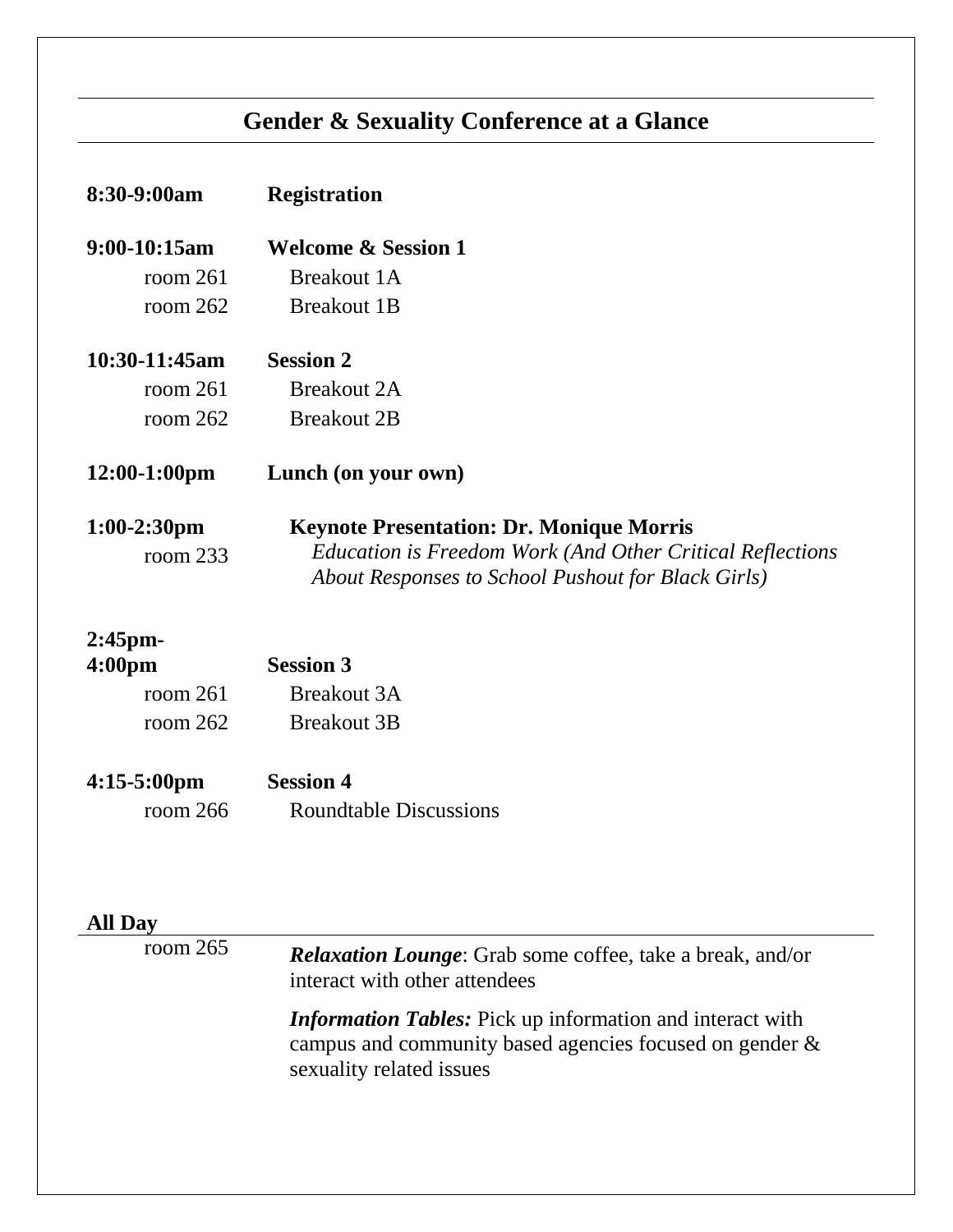## **Welcome and Session 1**

9:00-10:15 am

#### *Breakout option 1A*

#### **Being an Ally: Older Gay Men**

*Christine Fuston, Laura Luke, McKinzey Porter, Chris Jayne, and Sue Jacobs (Oklahoma State University)*

There remains a need for more research and advocacy for older gay men and other LGBQ+ and Trans older adults. More than 2.5 million U.S. older adults identify as LGBTQ with very limited research about them (Czaja et al., 2016; Choi & Meyer, 2016). Although these individuals are part of the Aging Tsunami (exponential increases in older adults), they are given little attention by counselors, LGBTQ+ activists, or policy makers.

This presentation will discuss data from older gay men (age 50+) as part of a larger, ongoing qualitative study focused on positive factors that may impact the health and well-being of LGBQ+ and Trans older adults. Among other structured interview questions, participants were asked to consider three times in their lives (younger, mid-life and recently) that they experienced something positive about their sexual identity and three times they experienced something negative. We aim to contribute to the understanding of the health and well-being of older gay men. We focus on themes important for allies to consider in providing support and advocacy for and with them. Factors such as acceptance and social support, being "out", connectedness to the LGBTQ+ community, socioeconomic status, religion, and race/ethnicity, may contribute to positive LGBTQ+ identity, health, and well-being.

#### **Promoting Black Women's Gatherings as a Source of Support and Therapy for Black Women** *Aonya Kendrick Barnett (Wichita State University)*

Navigating the duality of blackness and womanhood reveal how structures create vulnerabilities for black women. Certain intersections present specific challenges as it relates to the ramifications of racism, sexism, inequity and injustice. It is at these intersections that the need for interventions that create spaces for support, exploration and therapy are essential. In various treatment studies, research has found that black women's gatherings within the context of sister circles create a kinship network and camaraderie between black women and offer culturally-focused programs to help women explore and address their racial and gender identities (Neal-Barnett et al., 2011). Research has found that friendships for black women and white woman drastically differ (Greif & Sharpe, 2010). The trauma and stress that black women encounter--some internal, others external-have damaging and life-altering consequences. Black women have been the victims of negative stereotyping based on antiquated, pernicious tropes created within mainstream American culture. As a result, black women are perceived as aggressive and unreasonable; are depicted negatively in media; suffer disproportionally lower health outcomes; are significantly over represented in the criminal justice system; and have yet to move up the income ladder.

This presentation will address the supporting research while revealing the gaps within the data and research that do not wholly reveal how the sacred spaces of sister circles allow black women to bravely reclaim their agency and dignity. Sister circles make a positive impact on black women's lives while allowing black women to explore the fullness of black womanhood. Further research is needed to study the impact and methodologies of sister circles as a form of support and therapy for black women.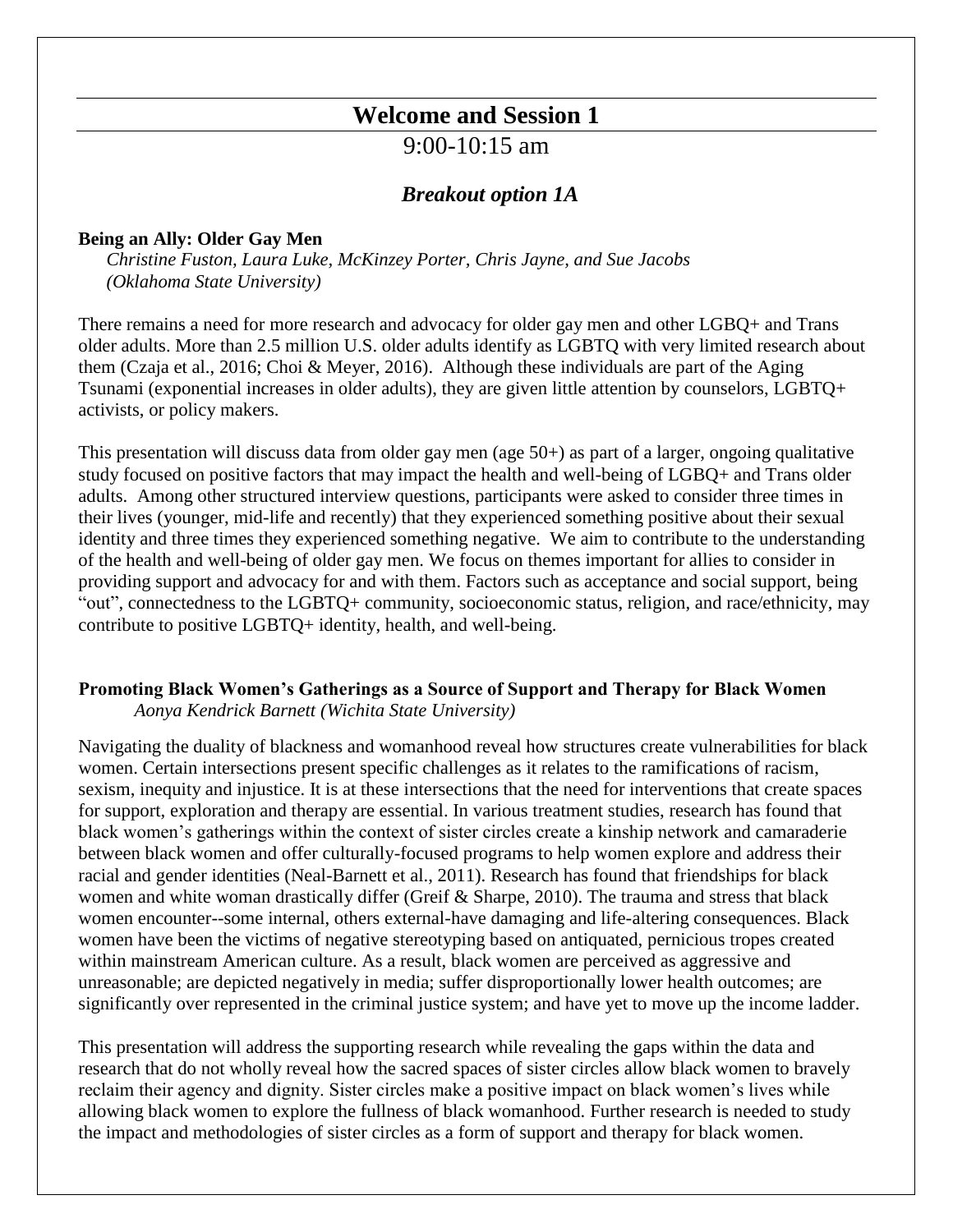#### **African American Women's Breast Cancer Prevention Beliefs and Perceptions of Physician's Cultural Competency**

*Haley Cooper (University of Kansas)*

The American Cancer Society ranks breast cancer the second most common cancer among women in the United States, and the second leading cause of death among African American women. African American women have the highest mortality rates from breast cancer of all racial/ethnic groups. Genetic testing is a tool that can predict breast cancer risk, but African Americans have less exposure to and knowledge of genetic testing. Physicians are less likely to recommend genetic testing to African American women than white women, despite their elevated risk of cancers predicted by genetic mutation--which also tend to have poorer prognoses than other subtypes.

The present study investigates African American women's perceptions of their physician's cultural competency, and whether these perceptions influence their beliefs about genetic testing. A pre-focus group survey was administered, and one focus group was conducted with African American women from Kansas City, Kansas. Themes from the focus group revealed that this population was unaware of genetic testing for breast cancer, and that they perceived physicians as more culturally competent when their gender or race matched that of the participants. Experiences with cancer drawn from familial and lived experience and influence of doctor attitudes were also themes that emerged. Diversifying staff and implementing cultural competence training may allow healthcare systems to better meet minority patient needs and improve communication about breast cancer prevention to African American women.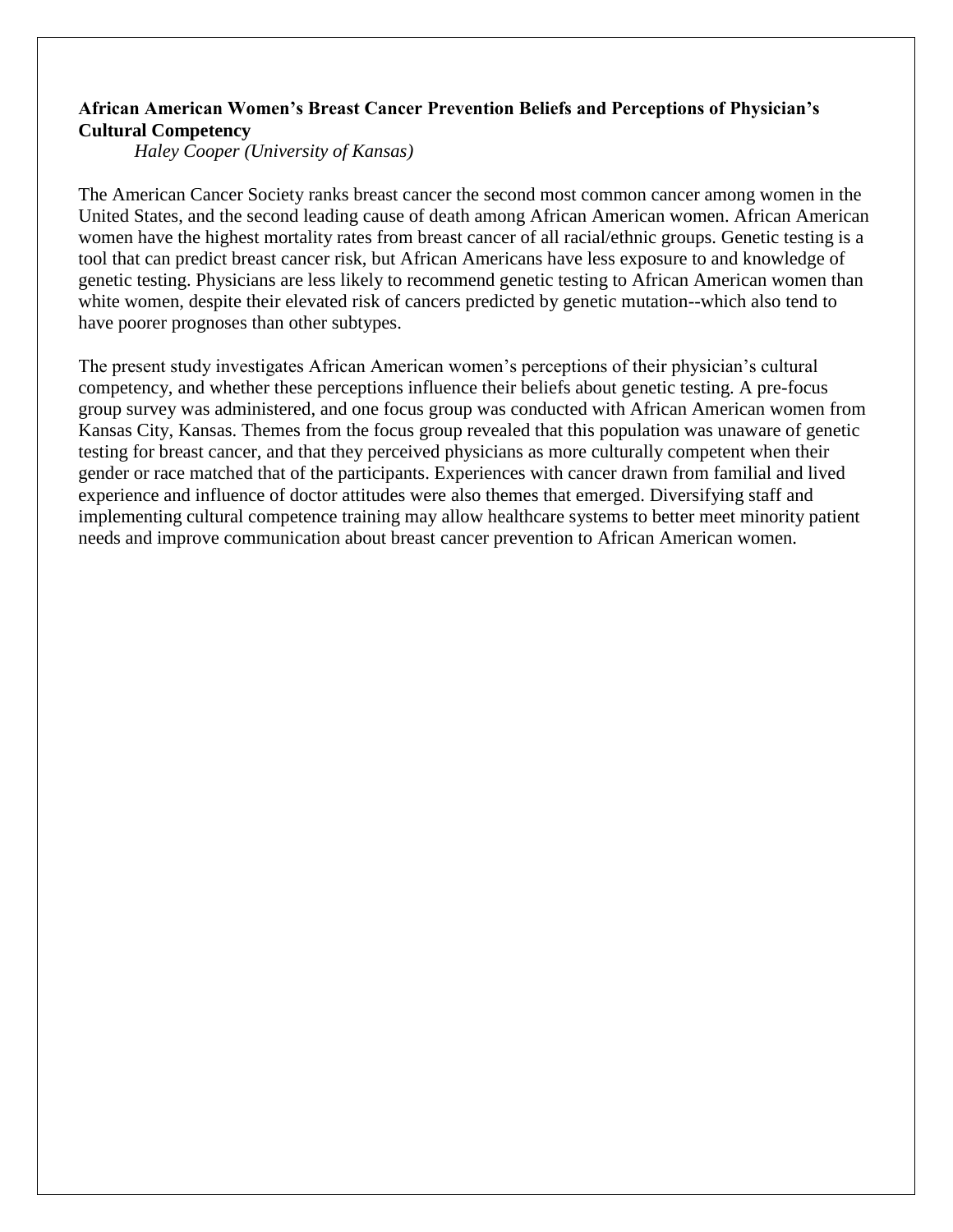### *Breakout option 1B*

#### 9:00-10:15am

#### **Cooking Up Differences: The Gendered World of Meth Cooking**

*Jacob Erickson (Iowa State University)*

Domestic methamphetamine production is largely done by mom and pop operations cooking small batches for personal use and to turn a small profit. Meth production is a highly gendered practice which sees women in a subordinated position. Drawing on semi-structured interviews with 33 former meth cooks I discuss how gender is important to the meaning meth cooks construct around their cooking and themselves. I find that all participants viewed their participation positively and universally appreciated a context in which cooking and using meth was the organizing activity. Further, they enjoyed a perceived status increase, sense of belonging, and pride associated with cooking. The specific form of these intangible rewards and the value ascribed to them varied by gender. For instance, while men were apt to discuss the easy availability of sexual partners as a redeeming feature of cooking, women viewed their cooking as a way to avoid degrading practices for drugs. Additionally, women who cooked alone suggested gender was inconsequential to the quality of a cook, while women who cooked with boyfriends and husbands tended to believe women were incapable for pulling off a cook successfully and were better suited to serve as assistants to a male cook.

#### **Considering Intersectionality in Correctional Contexts: The Experiences of Women at the Margins under Correctional Supervision**

#### *Breanna Boppre (Wichita State University)*

The United States is the world leader in the imprisonment of women. Since the 1980s, the number of women under community and institutional supervision in the United States has risen dramatically. When disaggregating women's imprisonment rates, alarming disparities are revealed. Women of Color (Black women, Latinas, and Native American women), as well as lesbian, bisexual, and transgender women are incarcerated at disproportionately higher rates in comparison to White/heterosexual women. Importantly, disparities are heightened with multiple forms of marginalization, such as being a woman of Color and transgender.

Through this workshop, participants will gain valuable information on the composition of the U.S. correctional population and how marginality is related to system-involvement. This workshop will provide the following information to participants in an interactive, self-reflective format. First, the workshop will briefly present research on disparities in women's imprisonment. Second, the implications of mass incarceration on women at the margins will be discussed, including a summary of research examining women's experiences within systems of sanctioned social control. Dr. Boppre's own qualitative research with women on community supervision will be presented to describe the impacts of normative biases and values on contexts of correctional supervision. Finally, the workshop will conclude with tangible policy recommendations to increase inclusivity in U.S. correctional settings. Resources for activism and advocacy will also be provided.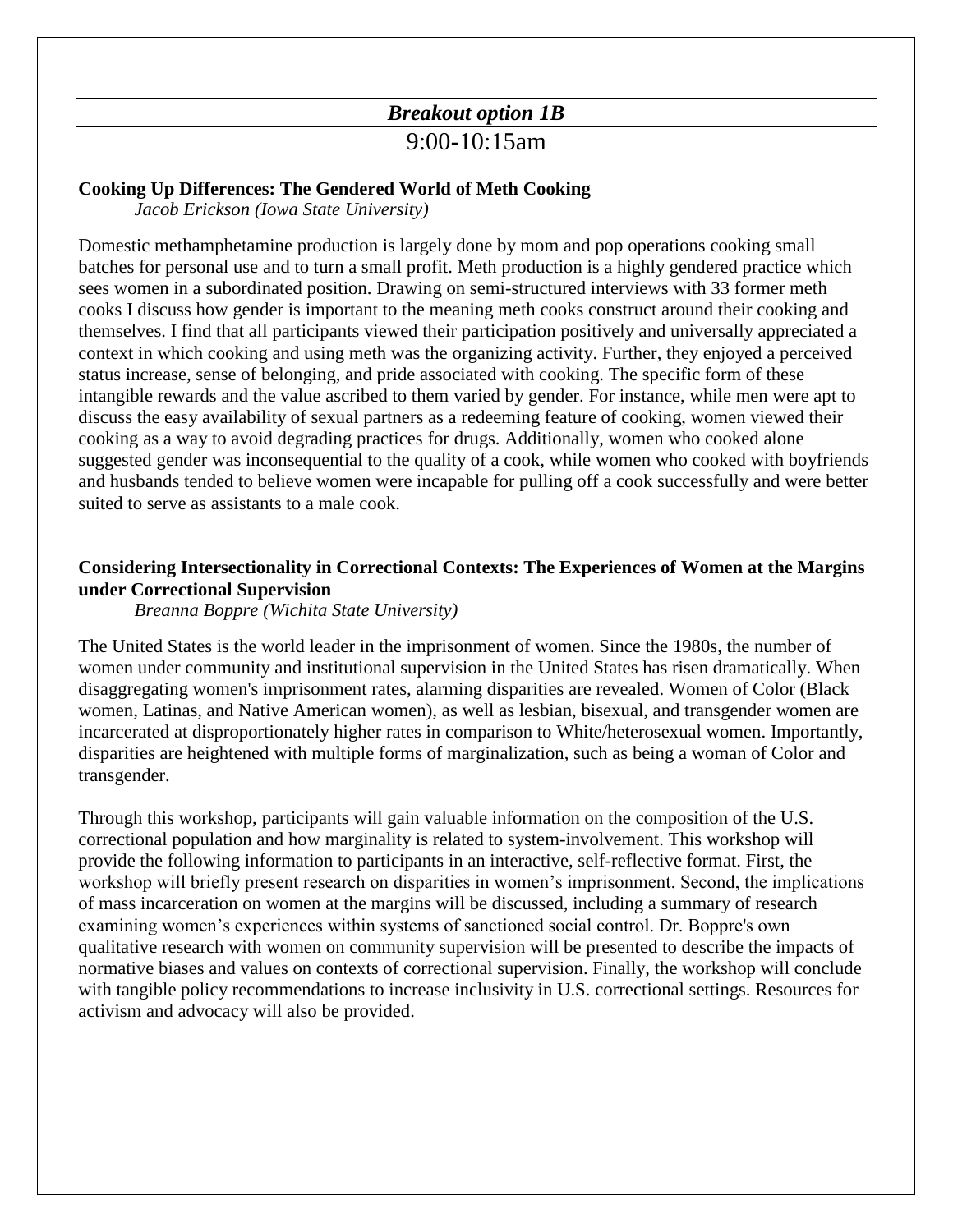## **Session 2 10:30-11:45**

#### *Breakout option 2A*

#### **Mind the Gap: Love, Sex, and Commodifying of Masculinity**

*Connor Dougan (University of Kansas)*

As Japanese society continues to develop and innovate, the structure of understanding surrounding the complex of masculinity is modifying to be inclusive of different body types, careers, and personality traits. This project examines the relationship between masculinity and host clubs within Japan from the 1980s through present day to identify how the complex of masculinity is changing through a Japanese entertainment district medium. The identification of a shift in socially perceived masculinity stands in conjunction with Japanese men using the male body as an investment tool in the workplace by turning to grooming and showing more compassion to others. Feminist Standpoint Theory allows for the dissection of masculine traits in Japanese society while also maintaining the value of experiences of all men, allowing for future research and discussion to take place. Google Street View provides up to date billboards and advertising materials allowing for thematic coding of masculine traits such as hairstyle, build of body, and posture to pair with secondary data which illustrates the public perception of masculinity. The contrasting of visual and analytical data allows for common trends in society produced masculinity to be revealed. How the complex of masculinity in Japanese society continues to develop and be more inclusive is proven through the analysis of current data and former research. The research offers prospective hope in the development of societies and how populations, and the mindsets within, are changing over time to be more inclusive of concepts surrounding women, gender, and sexuality.

#### **Who Likes Whom Redux: A Follow-up to 2017's Presentation**

*Darin Challacombe (Fort Hays University)*

There is no secret that homosexual males have preferences, especially well-defined ones. These preferences often involve race and ethnicity (Trott, 2017), body type (Welch, 2016), age (Gobrogge et al., 2007), masculinity (Moskowitz, Turrubiates, Lozano, & Hajek, 2013; Wilson, 2017), muscularness (Varangis, Lanzieri, Hildebrandt, & Feldman, 2012), and even hairness (Moskowitz et al., 2013). The preferences vary so greatly that it is often hard to predict who likes whom. Two studies were conducted using similar methodologies and on a similar population. Using data from two these studies, we found significant prejudices these studies demonstrate. Participants in both studies had strong views about factors relating to age, race, body type, etc. Results from the first study were presented at the 2017 conference. This updated presentation will focus on the results of these two studies, as well as review the many limitations for study design. Additionally, the presentation will discuss data collection procedures using the online web forum Reddit.

#### **Sexual Consent in the Age of Grindr**

*Nicolette Zangai and Charlene Muehlenhard*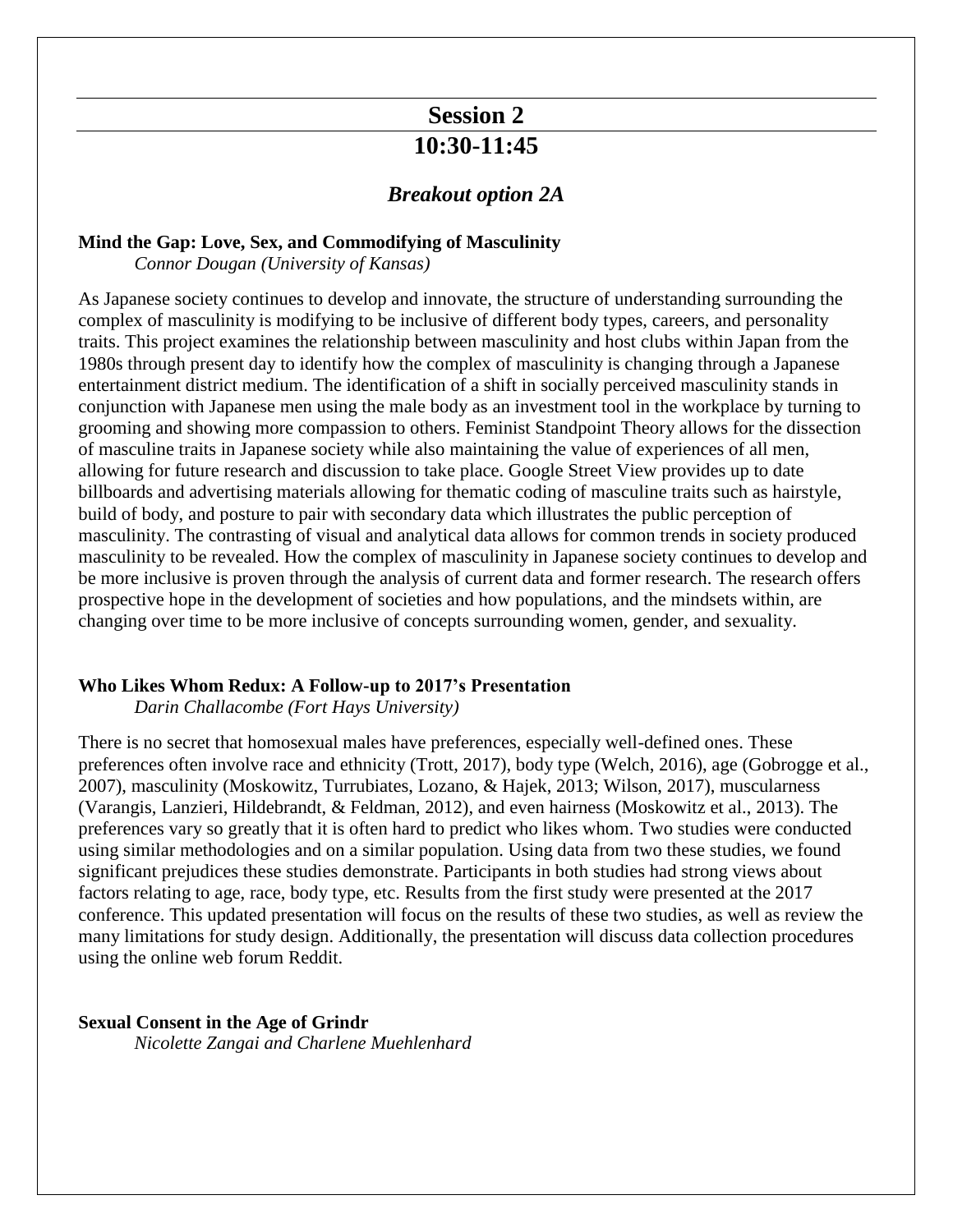### *Breakout option 2B 10:30-11:45am*

#### **Dismantling the Gender Binary through Design**

*Anna Rayburn (Kansas State University)*

Designers create every aspect of the reality we experience. As such, it is the responsibility of the design profession to lead the cultural discussion about eliminating the limiting and harmful boundaries of gender in our physical environments and products we use in an effort to build a more gender-inclusive world. As humans we have a tendency to categorize and label our world, particularly through false dichotomies, in order to make sense of it. Design thinking is no exception: as designers, our job is taking a complex problem and finding the most simple solution. In our education, design concepts are presented as a series of opposing ideas. It emphasizes that we should achieve clarity in our work through the contrast of these opposites, and rarely presents the opportunity to think critically about whether these ideas are true or necessary.

This workshop will look at examples of gendered visual language in the world around us and discuss how we have formed those associations with that language, such as the colors pink vs. blue. It will explore possible strategies for breaking outside of that binary language and the challenges associated with doing that by looking at examples such as bathroom design. Most importantly, it will emphasize the necessity of embracing complexity in order to move forward with the creative opportunity of designing a genderinclusive world.

#### **Understanding Community Climate among Transgender Youth in the Midwest**

*Megan Paceley, Jacob Goffnett, and Patricia Sattler (University of Kansas)*

Community climate is the level of support in a community for sexual and gender minority individuals and includes factors such as a supportive political climate, the presence of other SGM people, open and affirming religious organizations, and SGM-inclusive non-discrimination policies (Oswald et al., 2010). Climate is directly related to the well-being of SGM young people; SGM youth living in hostile climates are more likely to attempt suicide than those living in supportive climates (Hatzenbuehler, 2011). Understanding the role of community climate and how it enacts or mitigates stigma and victimization toward SGM people may help researchers and practitioners identify community-level interventions to improve climate and the well-being of SGM people. However, very little research has centered the voices of transgender youth in predominantly rural states in understanding community climate.

Therefore, this study sought to explore the indicators of hostile and supportive climates among transgender young people in two Midwestern States. Qualitative interviews were conducted with 19 transgender youth (42% transgender boys/men, 16% transgender girls/women, and 42% non-binary individuals) ages 13-24 (M=18). Participants were 74% white, 16% multiracial, 5% Black, and 5% Latinx. Interviews were conducted in-person or via video conferencing. All youth received a \$20 gift card for their time. A transgender youth advisory board assisted with recruitment for the study, as well as provided feedback on interview questions and analyses. Preliminary findings will be shared in this presentation and include transgender youth 1) conceptualizations of community; 2) perspectives on hostile and supportive aspects of their communities; and 3) suggestions for change at the community level. Implications for community-level interventions and future research will be discussed.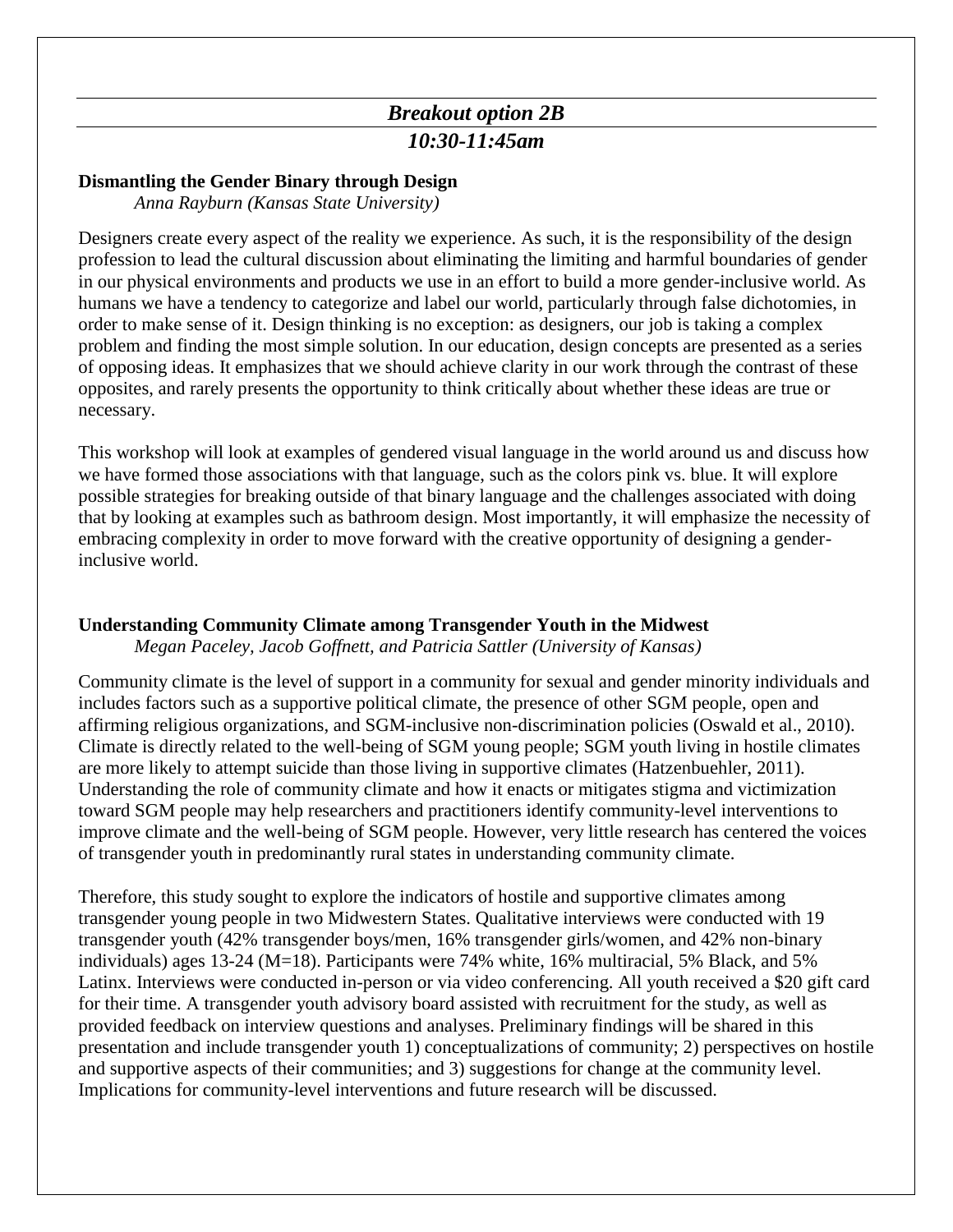12:00-1:00 pm: **Lunch Break**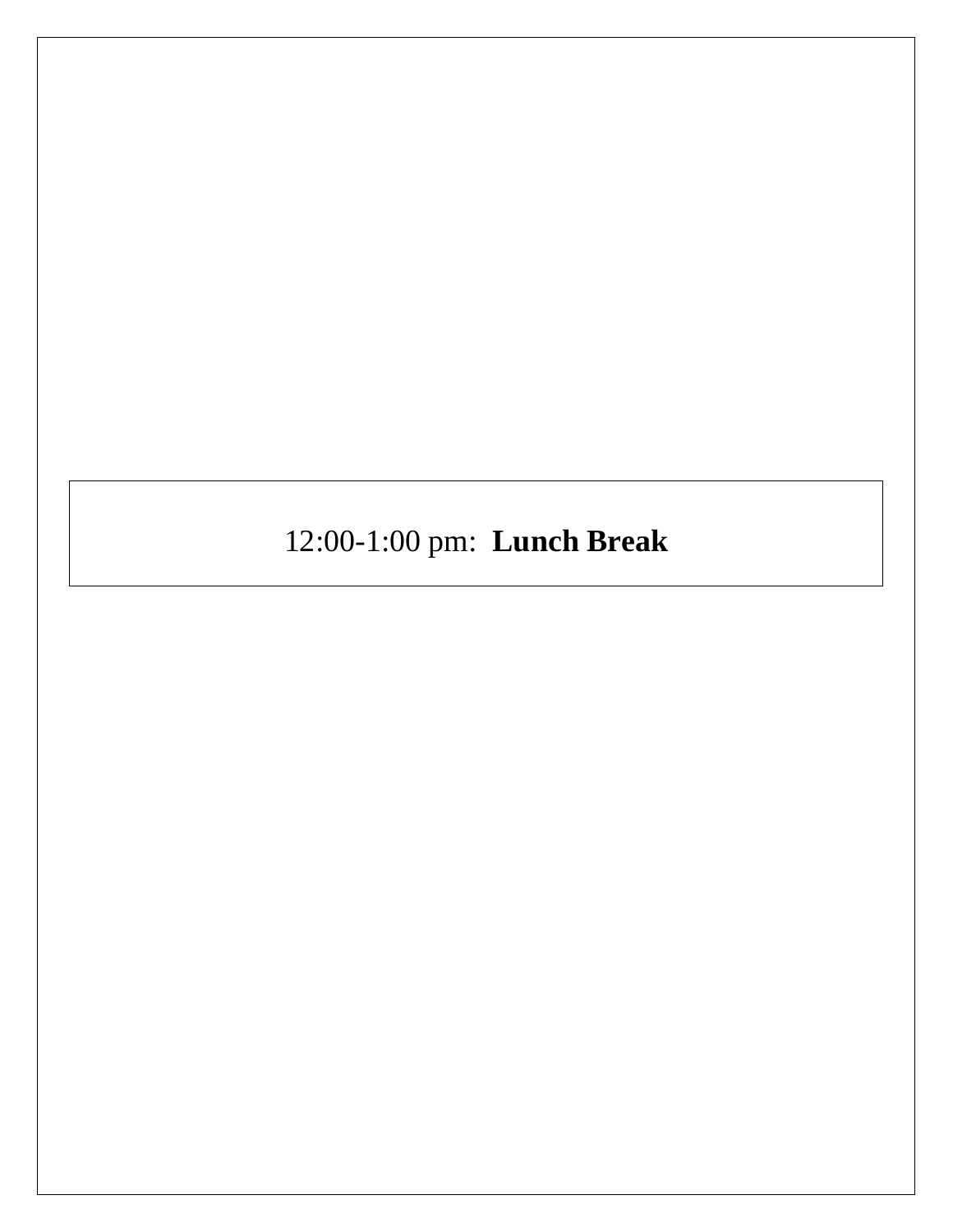## **Keynote Presentation 1:00-2:30 pm**



## **Dr. Monique Morris**

*Education is Freedom Work (and Other Critical Reflections About Responses to School Pushout for Black Girls)*

Monique W. Morris, Ed.D. is an award-winning author and social justice scholar with nearly three decades of experience in the areas of education, civil rights, juvenile and social justice.

Dr. Morris is the author of the forthcoming book, *Sing A Rhythm, Dance A Blues* (The New Press, 2019), which explores a pedagogy to counter the criminalization of Black and Brown girls in schools. She is also the author of *Pushout: The Criminalization of Black Girls in Schools* (The New Press, 2016), *Black Stats: African Americans by the Numbers in the Twenty-First Century* (The New Press, 2014), *Too Beautiful for Words* (MWM Books, 2012), and worked with Kemba Smith on her book, *Poster Child: The Kemba Smith Story* (IBJ Book Publishing, 2011).

Dr. Morris is the Founder and President of the National Black Women's Justice Institute (NBWJI), an organization that works to interrupt school-to-confinement pathways for girls, reduce the barriers to employment for formerly incarcerated women, and increase the capacity of organizations working to reduce sexual assault and domestic violence in African American communities. She served as an adjunct associate professor for Saint Mary's College of California between 2013-2018 and has taught at the University of San Francisco and California State University, Sacramento. Dr. Morris is a 2012 Soros Justice Fellow, the former Vice President for Economic Programs, Advocacy and Research at the National Association for the Advancement of Colored People (NAACP) and the former Director of Research for the Thelton E. Henderson Center for Social Justice at the UC Berkeley Law School. Dr. Morris' work has been profiled by MSNBC, CSPAN2, The Washington Post, The New York Times, NPR, and PBS, among other national and local print, radio, and television media. Her research intersects race, gender, education and justice to explore the ways in which Black communities, and other communities of color, are uniquely affected by social policies.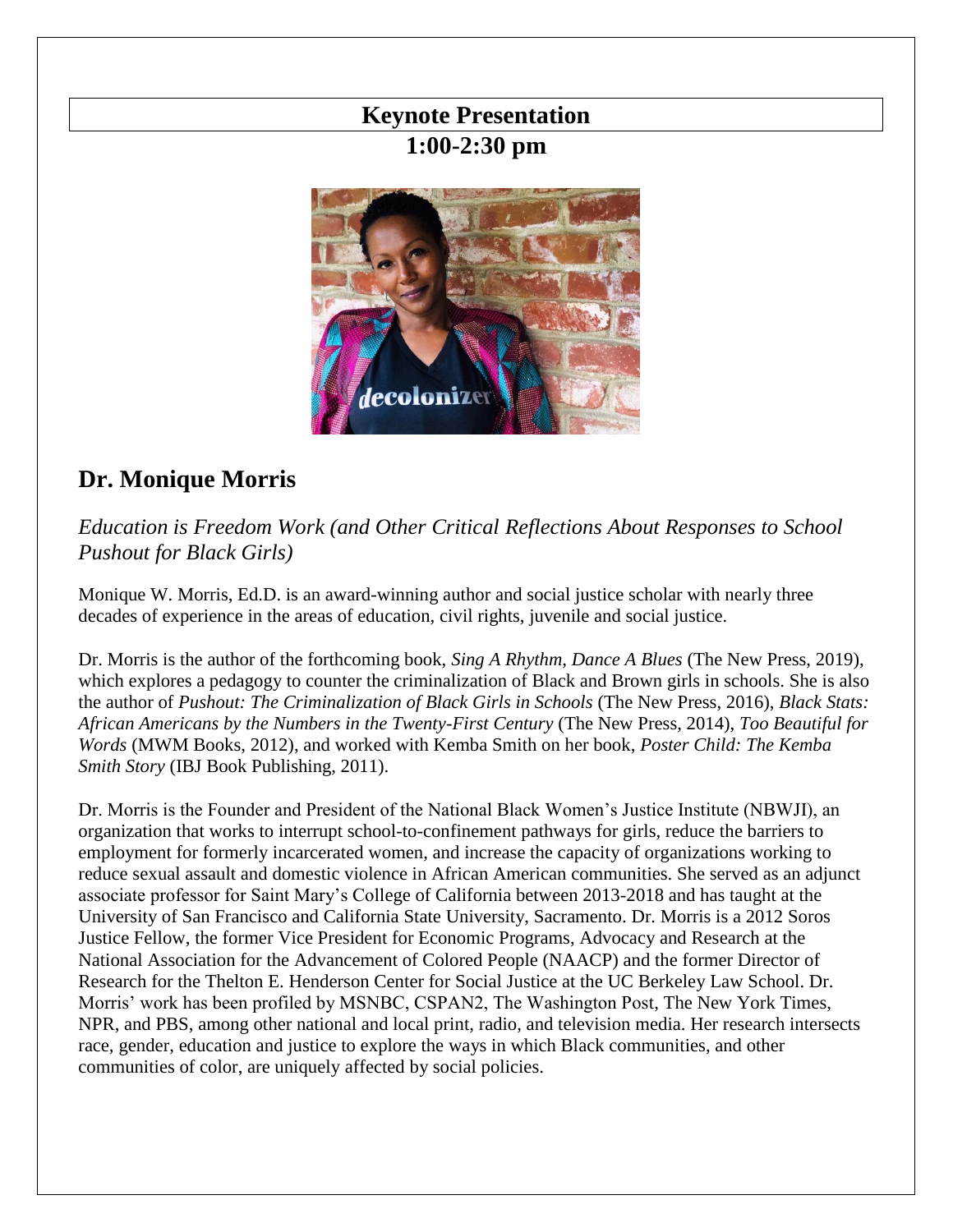## **Session 3 2:45-4:00 pm**

#### *Breakout option 3A*

#### **Gal 9000: A Discussion on Blatant Sexism & Criminalized Feminism in Reactions to Female Sex Robots**

*Derek Wilson (University of Kansas)*

Violence towards women has been an issue within our society for quite some time. Although movements and legislation have come forth to stop some of this violence, it always seems to find another form. Some of the more recent creations within technology include female sex robots. These sex robots are created as full-size dolls that offer exaggerated sexual features and anatomical parts that allow for simulated sexual intercourse. Primarily, the market demand for these sex robots are men desiring to purchase female sex robots. With these mechanized lovers soon to be available on the market, the question of 'What would the introduction of these sex robots do to the issue of violence against women?' starts to form. This research project utilizes content analysis methods to examine comment-responses to the most viewed female sex robot news report on YouTube. Specific results reported in this presentation suggest that many comments react in one of two ways: comments attributing sex robots as a means to end the feminism movement or comments expressing blatant sexism towards the female sex robots in the place of real women.

#### **Pornography Consumption Motives Measure**

*Katie Adams, Co-presenters: Omri Gillath, Ateret Gewirtz-Meydan (University of Kansas)*

Most research on pornography consumption 'defined as media used or intended to increase sexual arousal' focuses on its prevalence and effects, with little attention as to why people consume pornography. We suggest that (1) pornography may be consumed for reasons more complex than is currently assumed and (2) different motives may play a central role in shaping whether the outcomes will be positive or negative (or both). The purpose of the current study was to generate a comprehensive list of reasons for why people watch porn in order to create a new measure: The Pornography Consumption Motivation Measure (PCMM). Participants ( $N = 456$ ) completed an online survey answering whether they consumed porn, and how often they did so for each of the 160 motives provided. We used Exploratory Factor Analysis (EFA) to discriminate between items and identify major motive categories. Our main factors represent four overall motivations for individuals to watch pornography: to help regulate private & social pressures, enhance or relieve sexual urges, improve sex lives with partners, and for sexual novelty. Our next step will be to validate the PCMM as a statistically robust measure using Confirmatory Factor Analysis (CFA) with a new sample. Future studies will use the PCMM to test whether specific motives for consuming pornography mediate the correlations between attachment styles, sexual behaviors and attitudes, gender, and relational outcomes.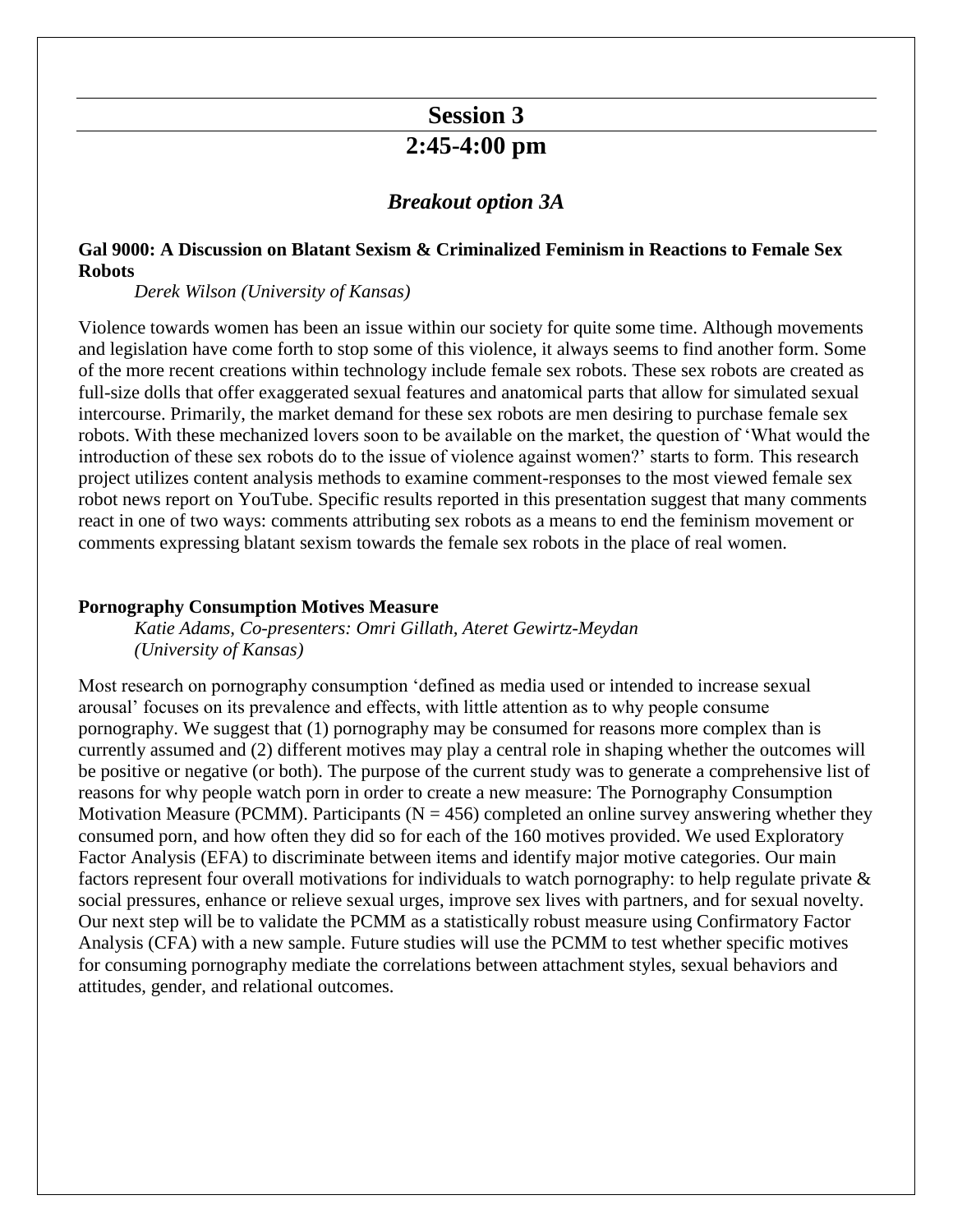#### **Sexual Consent in BDSM/Kink Relationships**

*Renae Mitchell and Charlene Muehlenhard (University of Kansas)*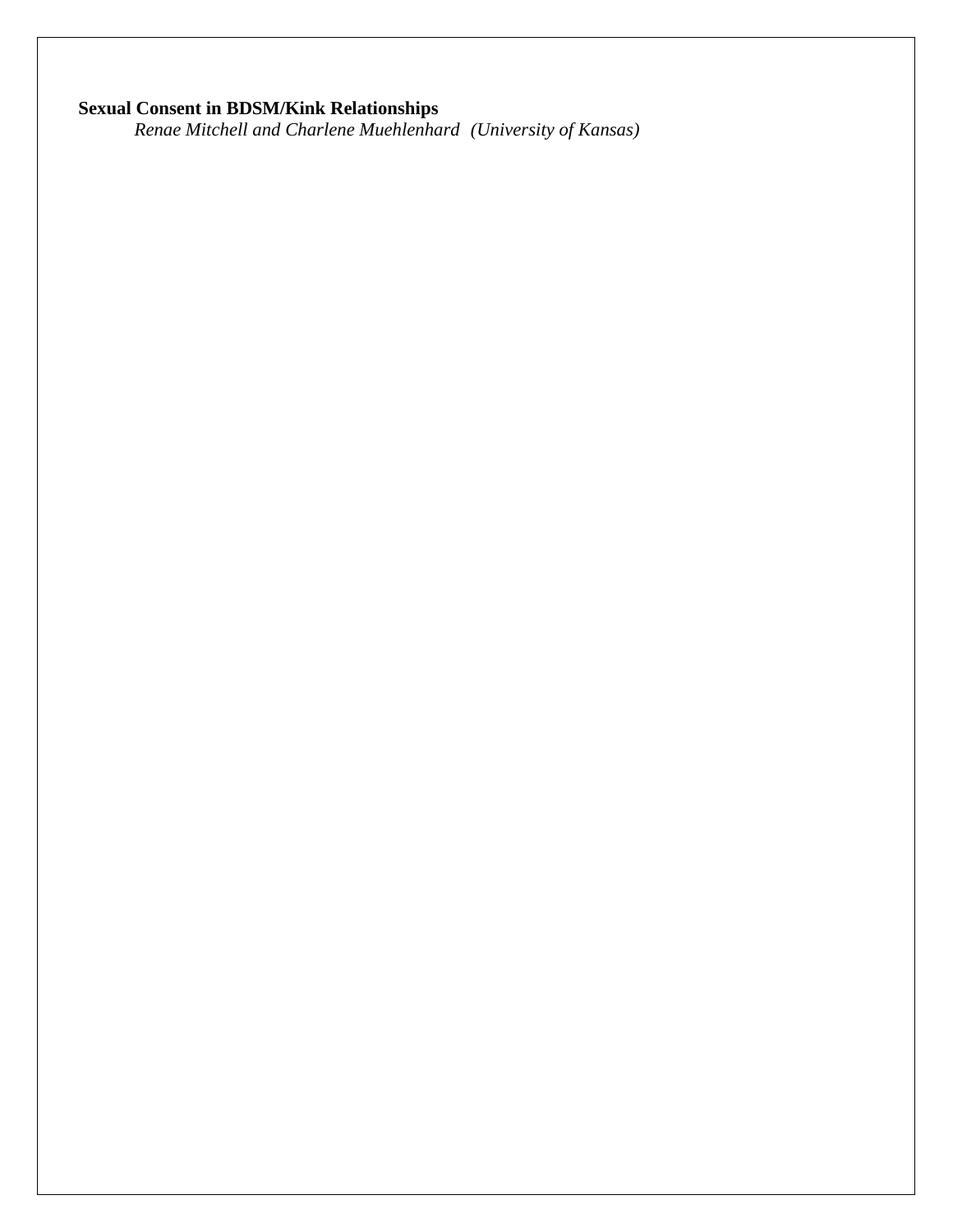## *Breakout option 3B* **2:45-4:00 pm**

#### **Coercive Control, Ungendered and Undomesticated**

*Susan Castro (Wichita State University)*

Efforts to curb domestic violence have recently shifted focus from the (now) obvious wrong of physical abuse to the wrong of non-physical abuses and the psychological tactics used to dominate domestic partners (typically women), e.g. strategies to isolate, intimidate, silence, and degrade. In the stereotypical gender-binary domestic context these strategies intersect with analogs for race, gender, and class oppression, and their efficacy is not constrained by the putatively private domestic context.

In this talk I describe how the gendering and domestication of our coercive control paradigm enables or empowers a subset of abusers to use these strategies to dominate and control people in public contexts like the workplace, and to do so against a broader class of targets. This poor fit between experienced domination and theoretical paradigm is exploited by undomesticated abusers. Current policy tacitly grants abusers safe haven in public contexts, so long as it cannot be proven that a legally protected class was targeted. The burden of undomesticated abuse nevertheless falls most heavily on the vulnerable, e.g. women and transgender people. The extension of the domestic violence model to the current coercive control model thus leaves us with an important gap where activism and better policy are needed.

More specifically, I will discuss: a) (non-historical) erasing as a strategy of marginalization, b) straw manning as a form of epistemic injustice, and c) hypocrisy as a strategy of destabilization. To characterize these, erasure trades on social identity, whereas straw manning is dishonest and hypocrisy is a threat to security. Sociality, honesty, and security represent three dimensions of moral value that extend our understanding of the wrong of coercion beyond its classic narrow understanding as assault on individual autonomy. Coercive control is often experienced by its targets as a pervasive existential threat. This is not well captured by appeal to individual autonomy. Theorizing from lived reality and functional analysis of the salient patterns of behavior presents better prospects for effective intervention.

#### **Societal and Individual-Level Factors Influencing Domestic Violence Perceptions**

*Michelle Oboro (University of Kansas)*

In this experimental study we examined impact of racial category - both perceiver and target - on, and perceptions of domestic violence. African American and European American women (n=130) completed an online survey in which they read a vignette depicting escalating violence between a heterosexual couple. We manipulated the identity of the couple by describing them as either African American or European American. Our results demonstrate a main effect of severity of violence in a romantic relationship on perceptions on domestic violence in participants. Findings also indicate that, regardless of experimental condition, African American women rated verbal and physical violence more typical than did European American women. Our results suggest some influence of race on perceptions of domestic violence, but were inconclusive regarding our primary hypothesis. In the discussion section, we speculate about some reasons for observed patterns.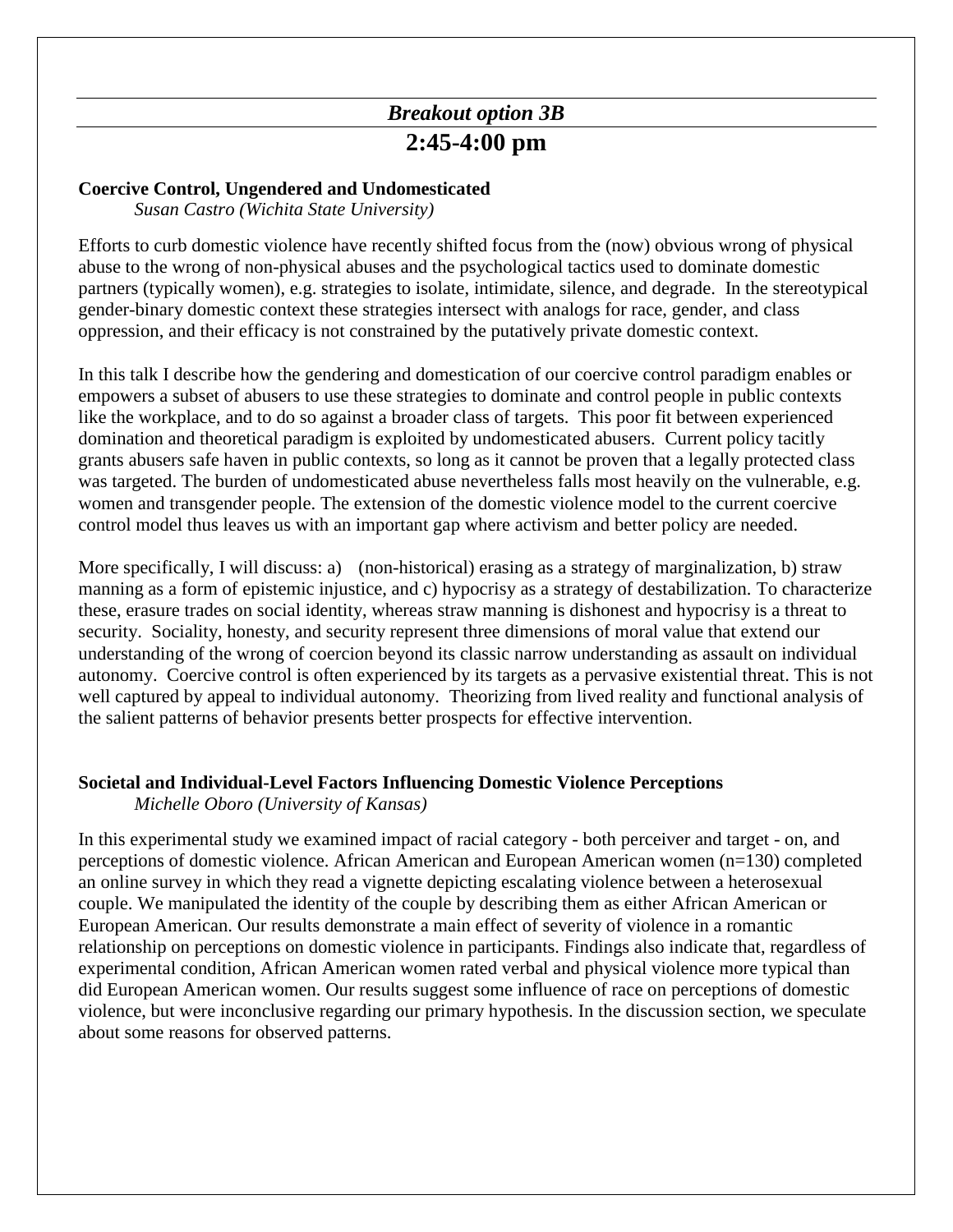#### **Kava-Normal: Shifting Perceptions of Sexual Assault After the Confirmation of Brett Kavanaugh to the Supreme Court**

*Kaitlyn Helmstetter, Co-presenters: Jason Miller, Thomas Ball, Charlotte Moser (University of Kansas)*

Our primary research question involves how significant cultural events can shift cultural norms of sexual assault, and how those norms are linked to changes in norms of sexual assault, as well as perceptions of beliefs in a just world and victims in general.

We studied these processes during the confirmation of Brett Kavanaugh to the Supreme Court of the United States. His confirmation was controversial, as three women accused him of sexual assault, and these accusations were widely publicized. We hypothesized that, should he be confirmed, his confirmation would normalize sexual assault and harassment behaviors, meaning that Americans would perceive them as more socially acceptable after his confirmation than they had before his confirmation. Furthermore, we hypothesized that his confirmation would lead people to perceive more distributive justice in the world around them, and hold victims of sexual assault to higher moral standards compared to before his confirmation.

We administered measures of social norms about gender interactions, beliefs in a just world, and moral obligations of victims to the same participants before and after the Kavanaugh confirmation. We collected the first wave of data between October 4th and October 5th. Kavanaugh was confirmed to the Supreme Court the morning of October 6th. We collected the second wave of data between October 17th and October 23rd.

Consistent with our hypotheses, results indicate that Americans saw sexual assault and harassment behaviors are more acceptable after the confirmation than they did before, and the effect was marginally significant. Participants perceived significantly more distributive justice after the confirmation than they did before, and participants held victims of sexual assault to a significantly higher moral standard after the confirmation than they did before.

Session 4

4:15-5:00 pm

## *Roundtable Discussions*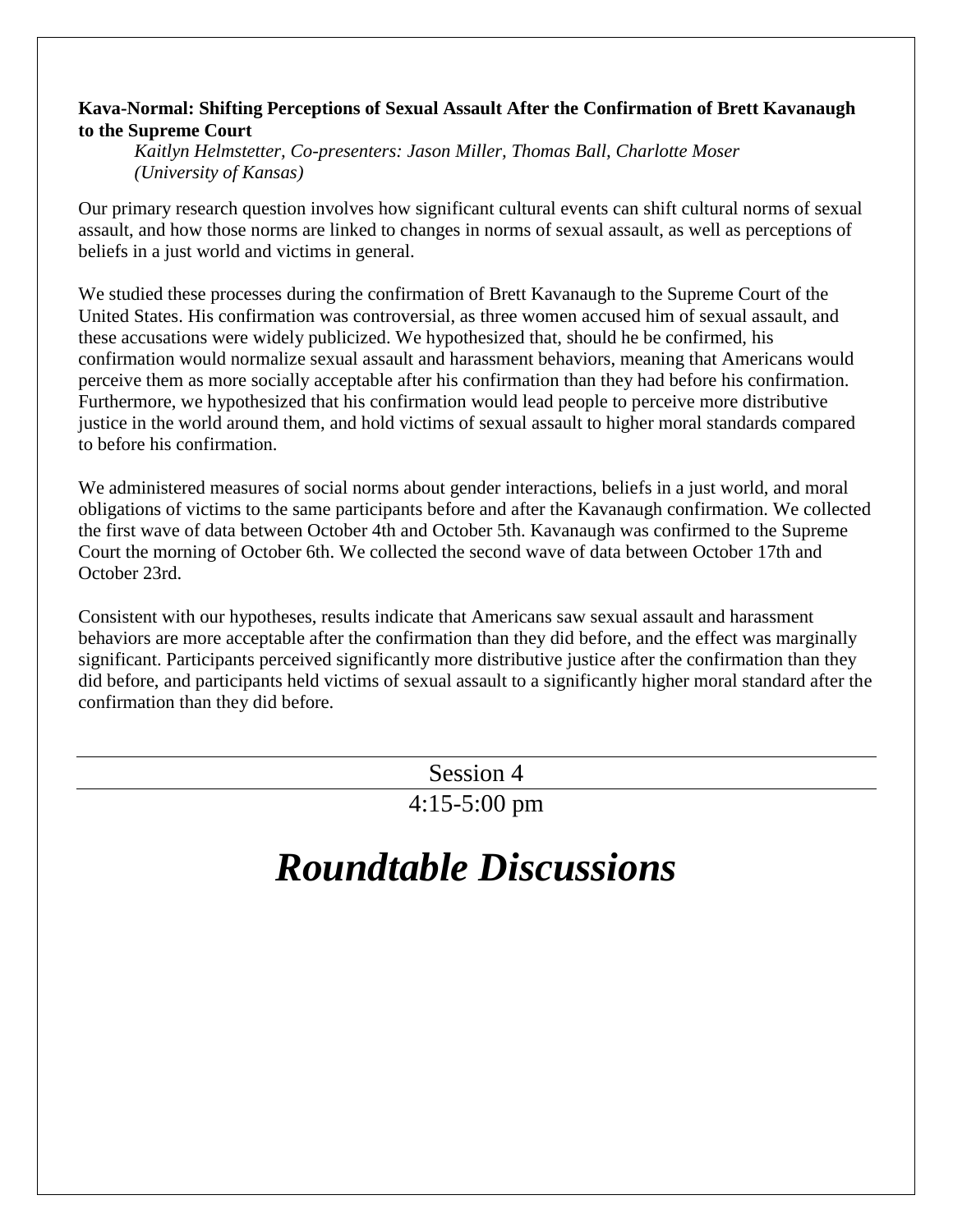### **Special Thanks & Acknowledgements**

We would like to thank the presenters, facilitators, and presiders for helping to make this year's conference a success.

Our deepest appreciation goes out to:

## LaDawna Hobkirk

for all of her work behind the scenes to make this conference a success!

Special thanks also go out to:

- Shocker Sociology Club officers for their active involvement in planning and executing the conference
- Jade Mursch, ODI's marketing intern who created promotional materials for the event
- Office of Diversity and Inclusion staff and students

Funding for the conference was made available from the following co-sponsors:

- The Department of Sociology
- The Office of Diversity and Inclusion
- The Office of Student Affairs
- The Office of Academic Affairs (Provost's Office)
- The Elliott School of Communications
- The Graduate School
- Fairmount College of Liberal Arts and Sciences Dean's Office
- Alpha Kappa Delta
- The College of Applied Studies
- Center for Combatting Human Trafficking
- School of Criminal Justice
- The Department of English
- The WSU Student Government Association